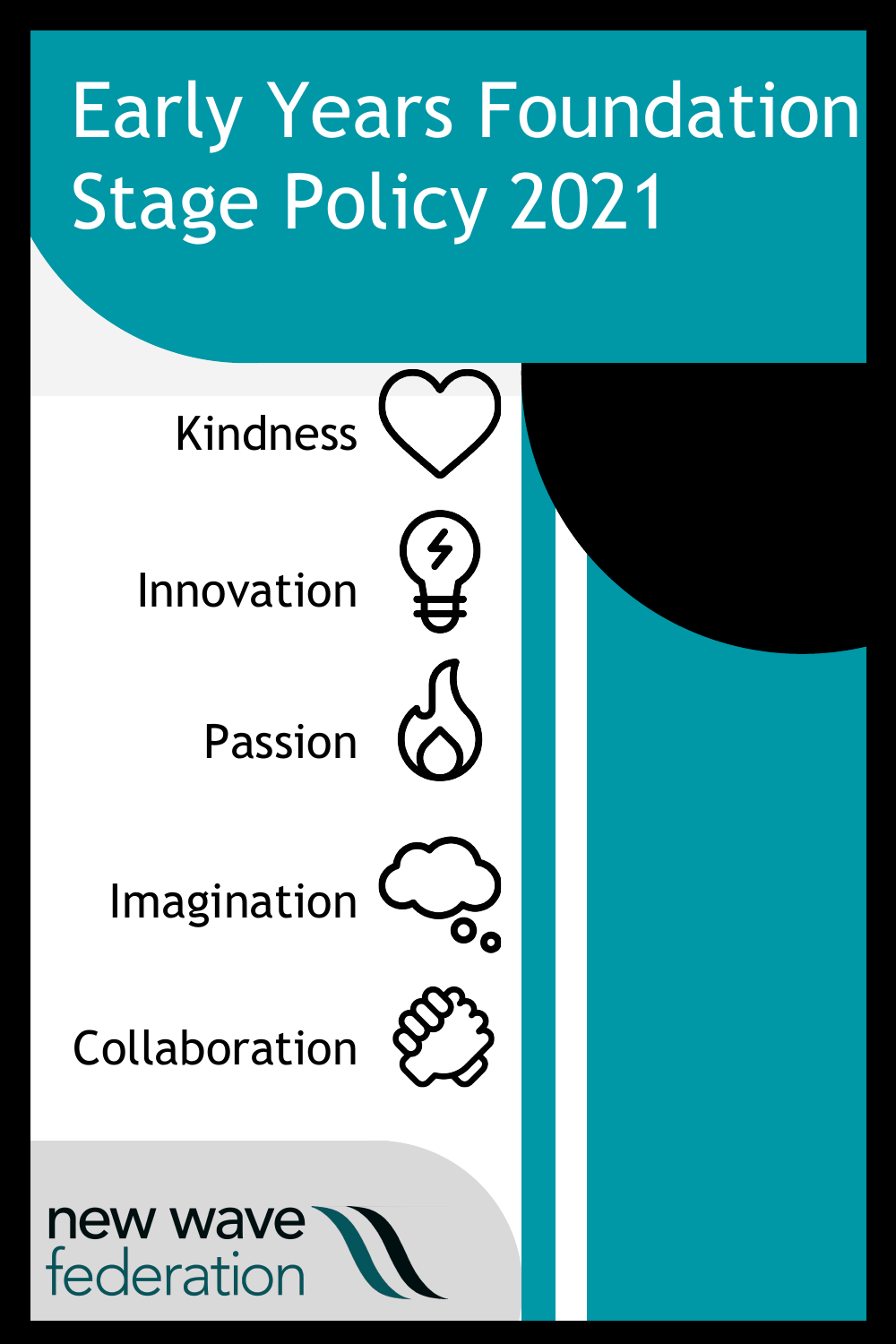# Introduction and Overview

All children should be given the opportunity to experience the very best possible start to their education. At the **New Wave Federation** we are committed to providing a high quality early years' education which gives children a secure and confident start to their school life and nurtures a life-long love of learning.

The Early Years Foundation Stage (EYFS) applies to children from birth to the end of the Reception year. In our school, the EYFS applies to children from two to the end of Reception. We are fully committed to the purpose and aims of the *Statutory Framework for the Early Years Foundation (2021)* which clearly states:

*'Every child deserves the best possible start in life and the support that enables them to fulfil their potential. Children develop quickly in the early years and a child's experiences between birth and age five have a major impact on their future life chances. A secure, safe and happy childhood is important in its own right. Good parenting and high quality early learning together provide the foundation children need to make the most of their abilities and talents as they grow up.'*

### *Aims*

Our Early Years Foundation Stage aims to:

- Create a happy, caring, secure and stimulating environment for all children;
- Encourage confidence, independence and a desire to learn;
- Focus on the development of every child as an individual, valuing and building on their previous experiences and responding to their individual needs;
- Work in partnership with parents and carers;
- Develop in children an enquiring mind, an interest in learning and an enthusiasm for the next stage of school life;
- Provide good foundations for later learning;
- Encourage good social relationships, developing self-esteem and respect for others.

### *The Four EYFS Principles*

The statutory framework is based on four guiding principles which shape practice early years settings. These are:

- A Unique Child
- Positive Relationships
- **Enabling Environments**
- Learning and Development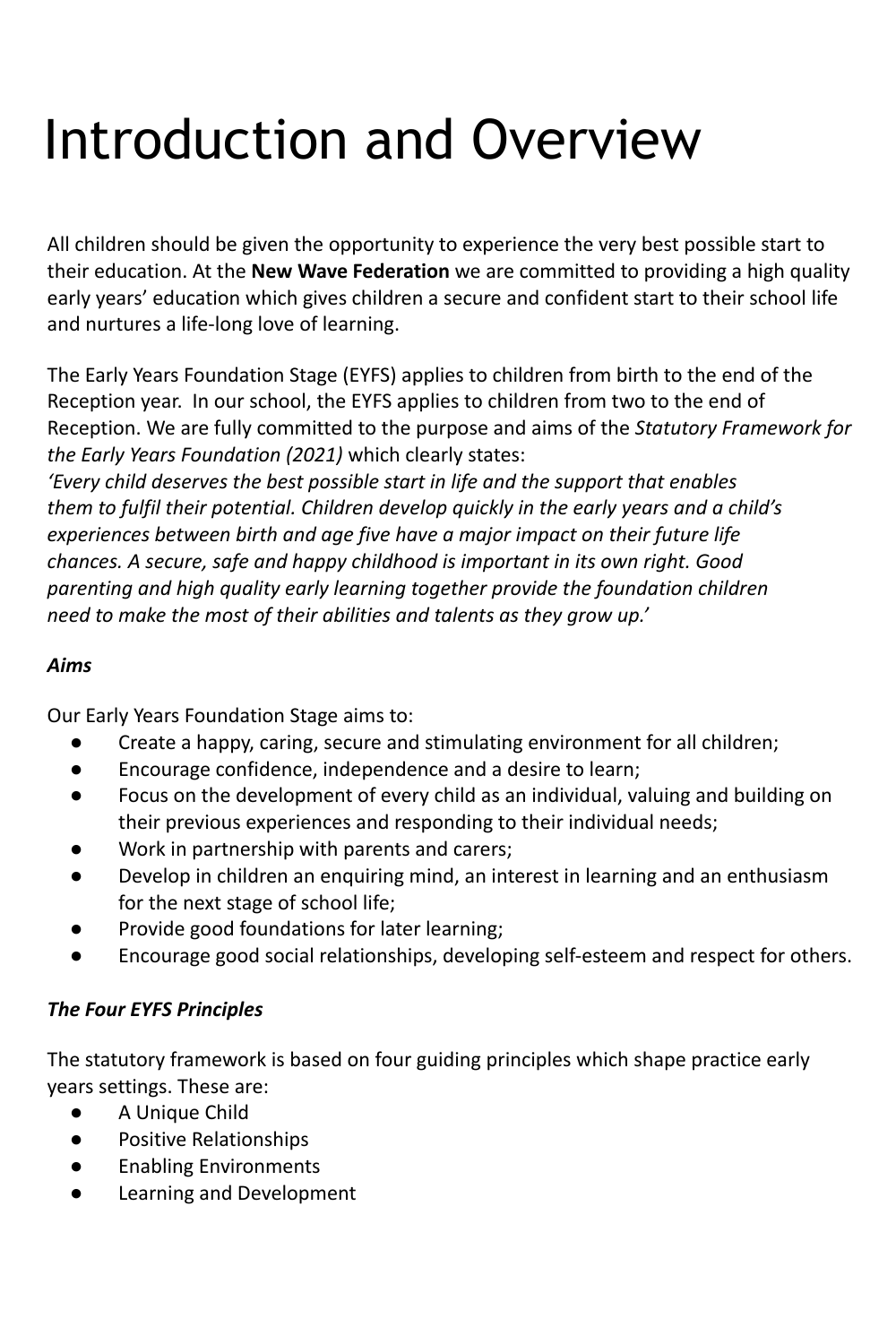# A Unique Child

### At the **New Wave Federation**, we

recognise that every child is a competent learner who can be resilient, capable, confident and self-assured. We recognise that children develop in individual ways, at varying rates. Children's attitudes and dispositions to learning are influenced by feedback from others. We use praise and encouragement, as well as celebration/ sharing circle times and rewards to encourage children to develop a positive attitude to learning.

### *Inclusion*

We value the diversity of individuals within the school and do not discriminate against children because of differences. All children are treated fairly regardless of race, religion, gender, nationality or abilities. All children and their families are valued within our school.

We give our children every opportunity to achieve their best. We do this by taking account of our children's range of life experiences, interests, needs and stages of development when planning for their learning.

We set realistic and challenging expectations which meet the needs of all of our children. We do this by:

Planning opportunities which build upon and extend children's knowledge, experience and interests and develop their self-esteem and confidence;

- Using a wide range of teaching strategies based on children's learning needs;
- Differentiating for all children's needs to ensure progression in their learning and development;
- Providing a wide range of opportunities to motivate and support children and to help them to learn effectively;
- Providing a safe and supportive learning environment in which the contribution of all children is valued;
- Using resources which reflect diversity and are free from discrimination and stereotyping;
- Ensuring all learning opportunities, experiences and resources are challenging for all, inclusive and enable children to learn together;
- Monitoring children's progress and taking action to provide support as necessary;
- Working closely with parents/carers, other professional adults such as speech therapists and specialist teachers as part of the learning process.

It is important to us that all children in the school are safe. We teach our children to respect boundaries, rules and limits. We provide children with choices to help them develop this important life skill. Children should be allowed to take risks, but need to be taught how to recognise and avoid hazards.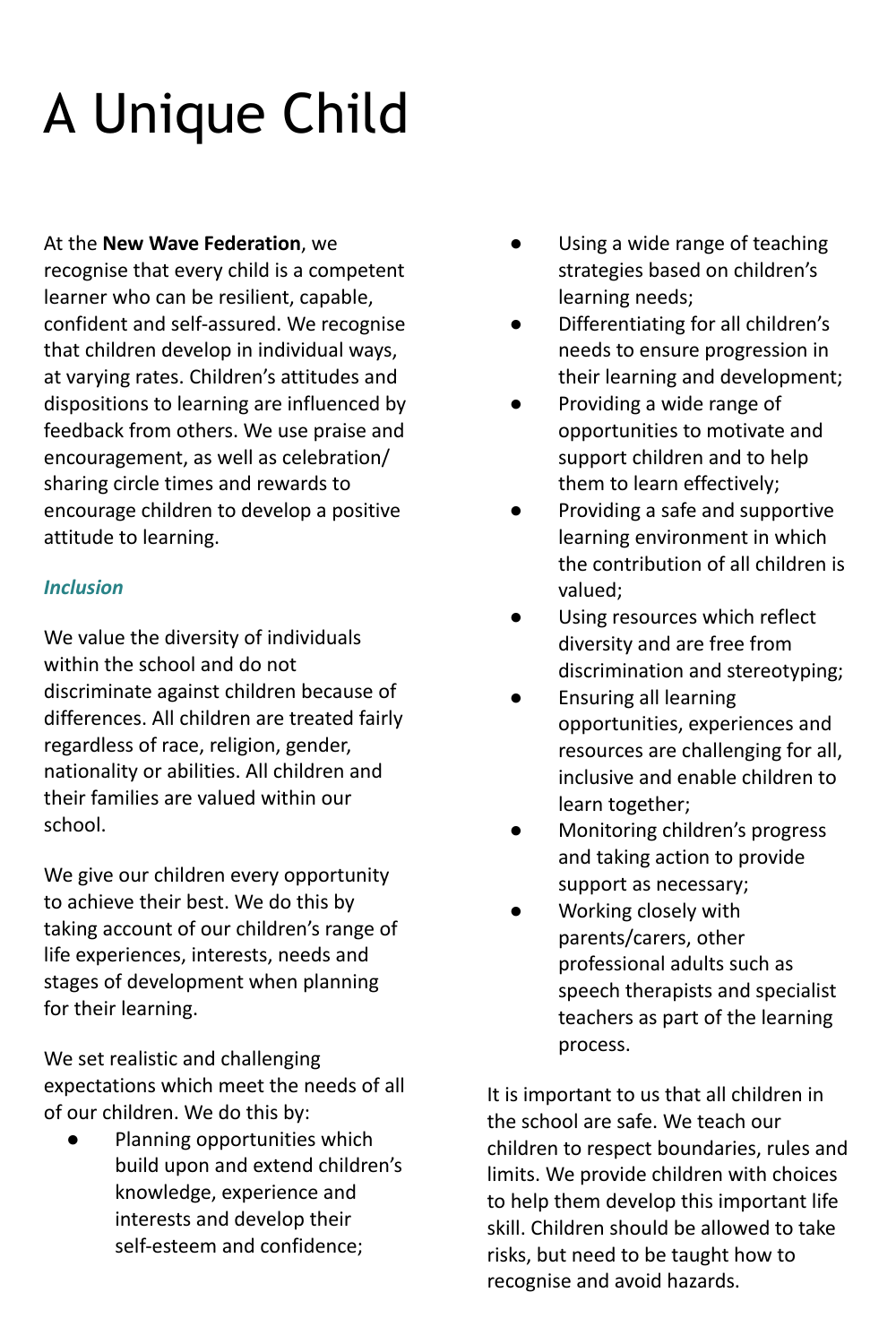# Positive Relationships

We recognise that children learn to be strong and independent through secure relationships. We aim to develop caring, respectful, professional relationships with the children and their families. We have a key person system where each child is assigned one of our teachers or early years' practitioners. A key person approach provides the child with a special adult to enable him/her to develop a secure attachment; the opportunity for the practitioner to develop a supportive relationship with the parents/carers, as well as helping to track and share the child's progress and development, ensuring that every child's learning is tailored to meet their individual needs.

### *Parents as Partners*

Parents and carers are our children's first and most enduring educators and we are committed to working in close partnership with them in order to enable each child to achieve his/her potential. We maintain an effective partnership between home and school by:

- Listening to parents' accounts of their child's development and any concerns and aspirations they have;
- Providing detailed information prior to admissions, enabling a smooth transition process;
- Inviting all EYFS parents to a welcome meeting;
- Visiting all EYFS children in their home setting prior to them starting school, to discuss their children's circumstances, interests, skills and needs and for children to meet their teacher/key worker;
- Welcoming parents and carers into the classroom to share their expertise and enrich the learning opportunities provided;
- Ensuring parents and carers are kept well informed about the curriculum and school life via parent's notice boards, weekly newsletters, leaflets and school website;
- Offering parents regular opportunities to talk about their child's progress;
- Arranging a range of activities throughout the year that encourage collaboration between children, school and parents/carers, e.g. sports day, trips, themed activity days, class assemblies etc.;
- Other partnerships including coffee mornings, parent workshops, mother and baby groups, Come Dine With Me Lunch sessions, Come Learn With Me sessions, exercise classes etc.;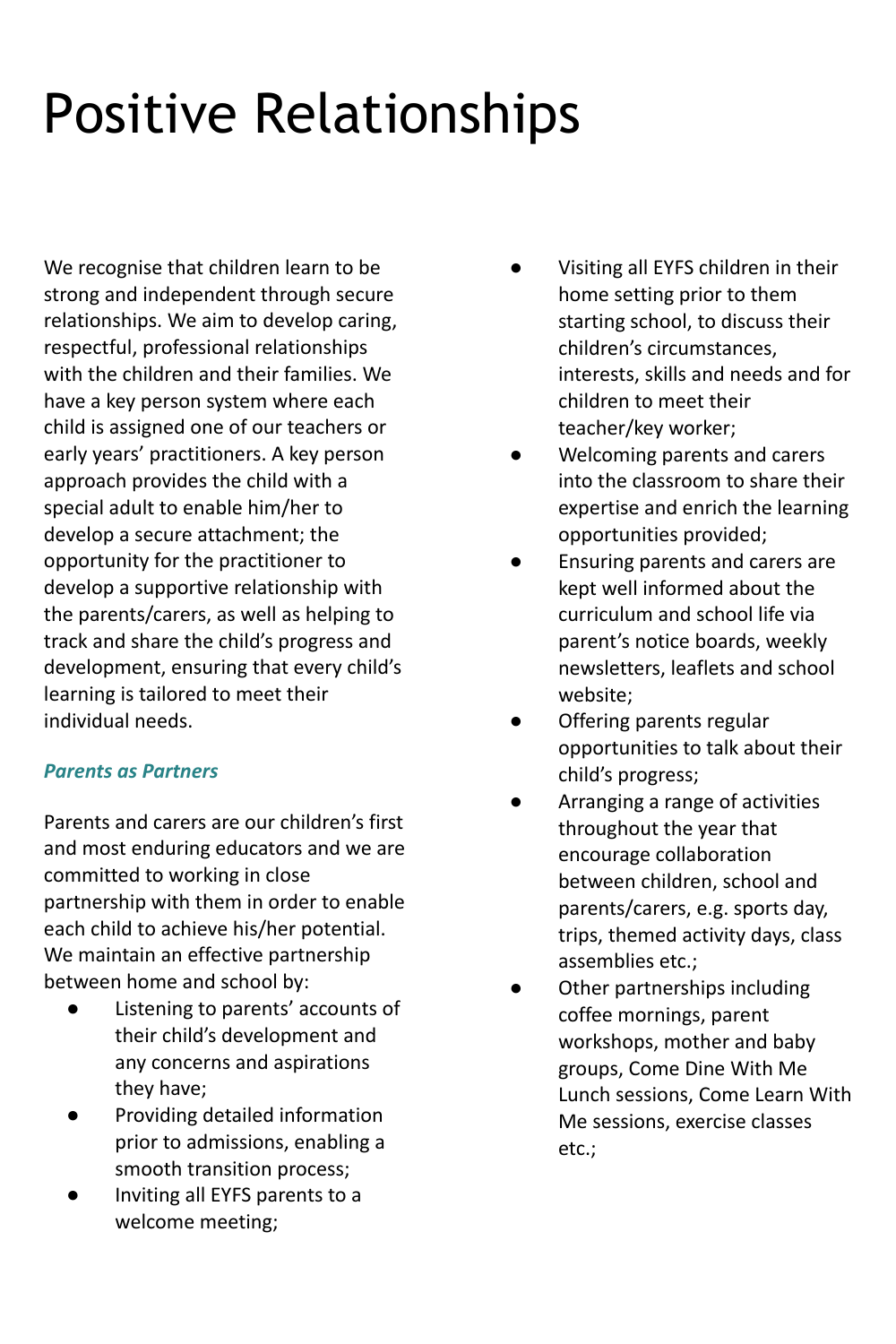# Enabling Environments

We recognise that children learn and develop well in enabling environments. Staff work closely with parents and carers to observe the children's interests, learning and development and use the information gathered to plan challenging but achievable activities and experiences to extend the children's learning.

The EYFS learning environments, both inside and out, are carefully organised into learning areas, where children are enabled to find and locate equipment and resources independently.

Each EYFS class has access to an outdoor space, which is an essential part of the EYFS curriculum and has a significantly positive impact on children's learning and development. Children will have the opportunity to be outside in all weathers. Being outdoors offers opportunities for doing things in different ways and on different scales. It offers the children the opportunity to explore, use their senses and be physically active.

### *Learning through Play*

Well planned play, both indoors and outdoors, provides key opportunities for young children to learn with enjoyment and challenge. We recognise the importance of adult support and a secure environment in ensuring effective high quality, purposeful play.

Effective high quality play opportunities involve:

- Planning and resourcing a challenging environment;
- Supporting children's learning through purposeful, planned play activities;
- **Extending and supporting** children's spontaneous play;
- **Extending and developing** children's language and communication in their play.

The secure environment and adult support in play enables children to:

- Explore, develop and represent learning experiences which help them to make sense of the world;
- Practise and build up ideas, concepts and skills;
- Be alone, be alongside others or cooperate as they talk or rehearse their feelings;
- Take reasonable risks, making and learning from mistakes;
- Think creatively and imaginatively;
- Communicate with others as they investigate or solve problems.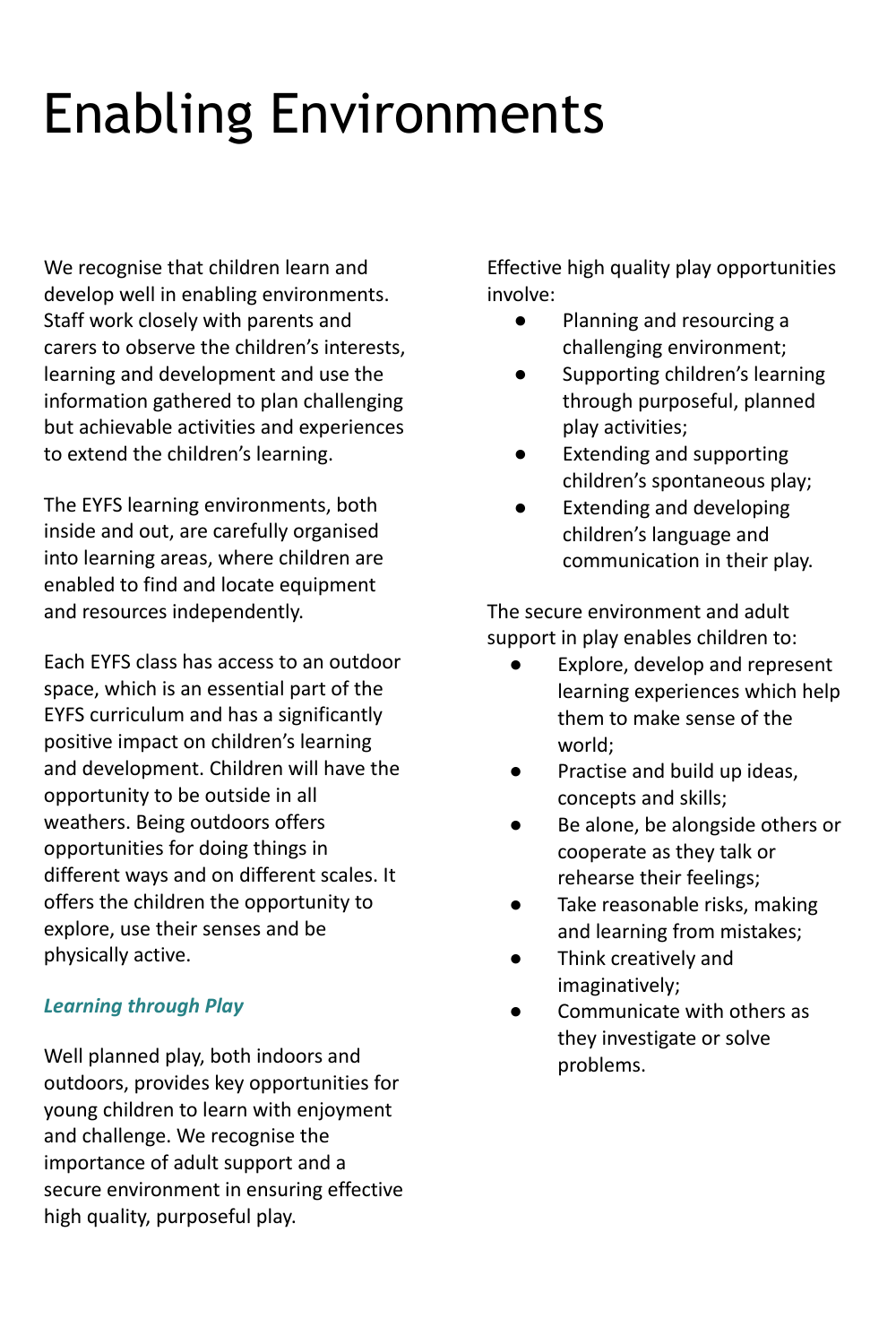# Learning and Development

At the core of our children's learning is the EYFS curriculum which is carefully planned to ensure progression and continuity of skills in seven areas of learning. These areas of learning depend on each other to support a rounded approach to early years' development. All the areas will be delivered through planned, purposeful play, with a balance of adult-led and child-initiated activities.

### *There are three prime areas:*

#### **Communication and Language**

**Development** involves giving children opportunities to experience a rich language environment; to develop their confidence and skills in expressing themselves; and to speak and listen in a range of situations.

**Physical Development** involves providing opportunities for young children to be active and interactive; and to develop their coordination, control, and movement. Children must also be helped to understand the importance of physical activity, and to make healthy choices in relation to food.

#### **Personal, Social and Emotional**

**Development** involves helping children to develop a positive sense of themselves and others; to form positive relationships and develop respect for others; to develop social skills and learn how to manage their feelings; to understand appropriate behaviour in groups; and to have confidence in their own abilities.

There are also four specific areas through which the prime areas are strengthened and applied:

**Literacy** involves encouraging children to link sounds and letters and to begin to read and write. Children must be given access to a wide range of reading materials (books, poems, and other written materials) to ignite their interest.

**Mathematics** involves providing children with opportunities to develop and improve their skills in counting, understanding and using numbers, calculating simple addition and subtraction problems; and to describe shapes, spaces, and measures.

**Understanding the World** involves guiding children to make sense of their physical world and their community by providing them with opportunities to explore, observe and find out about people, places, technology and the environment.

**Expressive Arts and Design involves** enabling children to explore and play with a wide range of media and materials, as well as providing opportunities and encouragement for sharing their thoughts, ideas and feelings through a variety of activities: in art, music, movement, dance, role-play, and design and technology.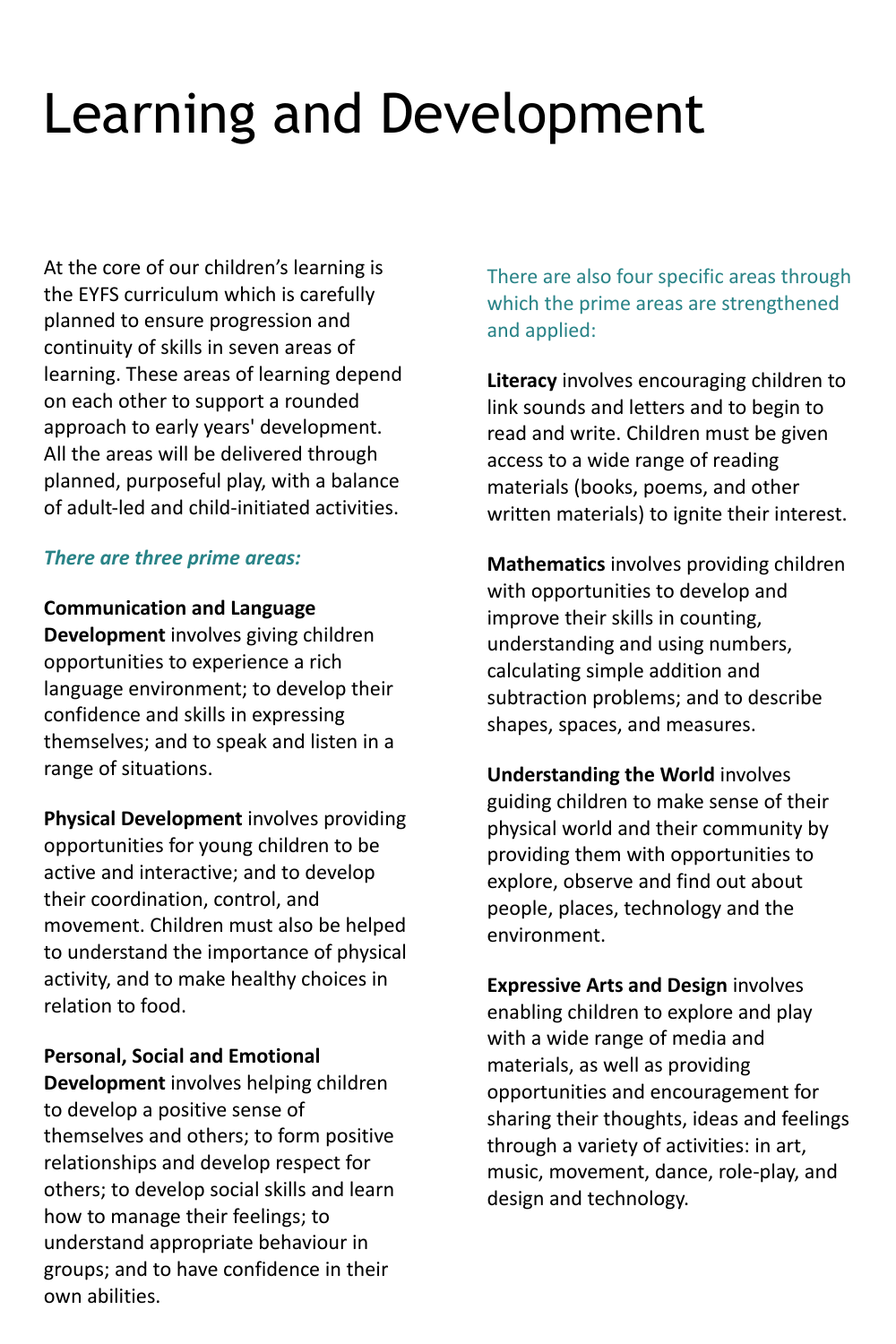# Curriculum

### **Our Curriculum**

We have used the guidance below from Development Matters to help us write a rich and rigorous curriculum designed to enable all our pupils to make excellent progress from their starting points towards achieving the Early Learning Goals. We understand that:

- The curriculum is a top-level plan of everything the early years setting wants the children to learn.
- Planning to help every child to develop their language is vital.
- The curriculum needs to be ambitious. Careful sequencing will help children to build their learning over time.
- Young children's learning is often driven by their interests. Plans need to be flexible.
- Young children do not develop in a fixed way. Their development is like a spider's web with many strands, not a straight line.
- Depth in early learning is much more important than covering lots of things in a superficial way.

Our curriculum is organised into broad themes, for example, People or Growing Things, which are linked to different strands of Understanding the World and Expressive Arts & Design. Each theme is linked to a high quality picture book and, where appropriate, one or two accompanying non-fiction texts. These books help bring the theme to life for our pupils and make the learning memorable.

We carefully decide what key knowledge and skills we want our pupils to gain from each theme and frame this learning in weekly curious questions, for example, "Are all families the same?" or "Where do tomatoes come from?". However, flexibility is also built in through weekly planning sessions which allow us to respond to pupils' interests.

Planning always follows the same pattern: observation, analysis and using information about the children to plan for the next steps in their learning. Through careful planning we aim to:

- Provide a carefully structured curriculum, building on and extending children's knowledge, experiences, interests, stages of development and skills;
- Provide a wide range of well planned, purposeful, challenging activities that utilise the children's interests, needs and previous knowledge;
- Present activities in many ways and use a range of teaching strategies;
- Develop self-esteem and confidence in their ability to learn;
- Provide a safe and secure learning environment, where each child is valued and where racial, religious and gender stereotypes are challenged;
- Monitor children's progress, identifying areas of concern/next steps and taking action to provide support.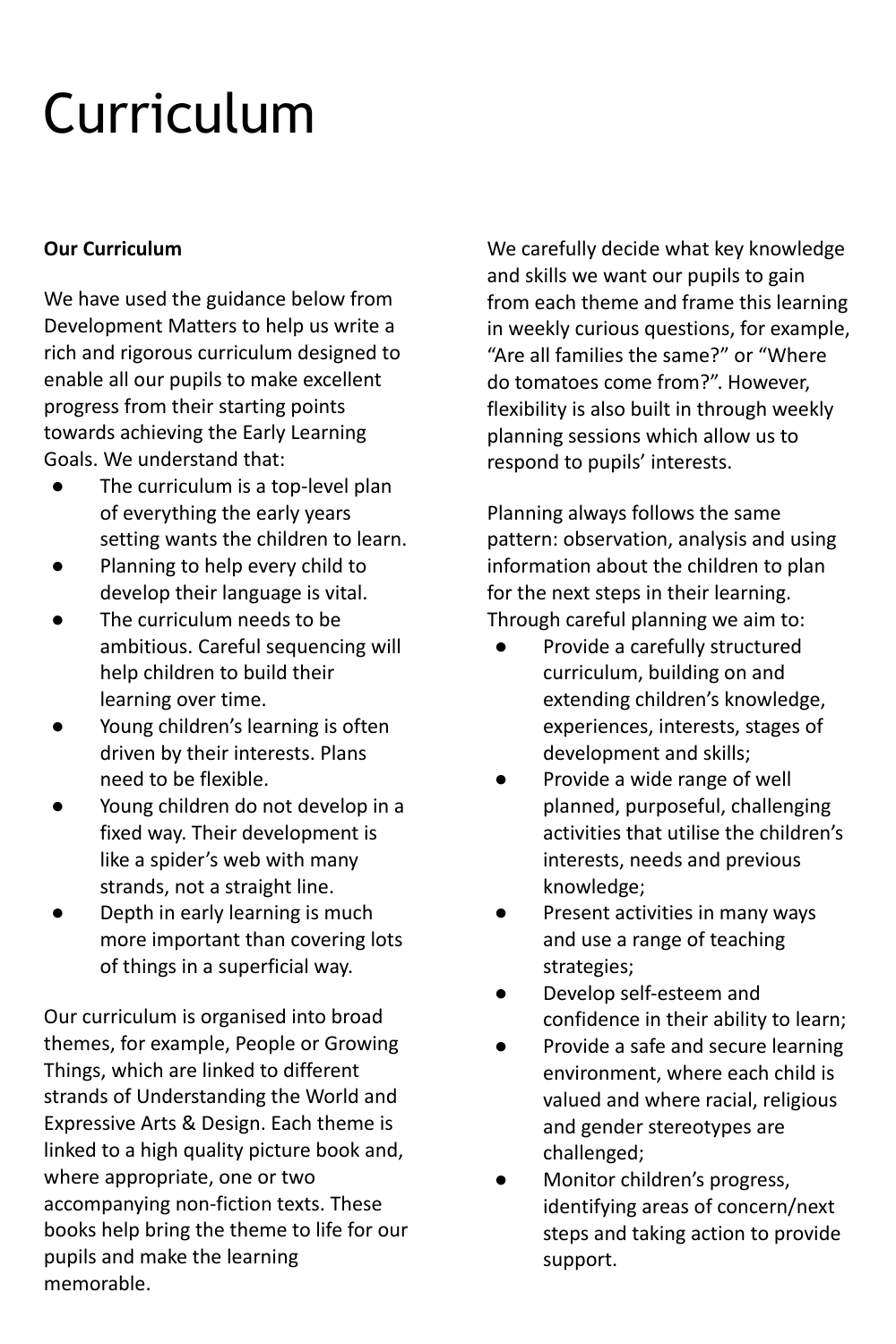## Assessment and Recording

On-going assessment through observation is an integral part of the learning and development process. We make regular assessments of children's learning and use this information to ensure that future planning reflects identified needs.

Assessment in the EYFS takes the form of observation, and this involves the teacher and other adults as appropriate.

Staff ensure that they:

- Make systematic observations and assessments of each child's achievements, interests and learning styles;
- Use these observations and assessments to identify learning priorities, next steps, interests and to plan relevant and motivating learning experiences for each child;
- Match their observations to the expectations of the Development Matters and Early Learning Goals;
- Assessment does not entail prolonged breaks from interaction with children.

We use the Development Matters and the Early Learning Goals to assess the children in the Foundation Stage. In each learning area, the Development Matters and Early Learning Goals define the expectations for most children.

At the start of Reception, we use the Reception Baseline Assessment to inform our understanding of our pupils' learning needs. Practitioners then plot the individual progress of each child as they grow and develop. As the child progresses through the EYFS, staff will make judgements based upon their observations of the child in all seven areas of learning.

During the Reception year, the children are assessed against the Early Years Foundation Stage Profile. This is also informed by the observations, assessments, discussions with parents/carers and other professionals and each child's level of development is recorded against the Early Learning Goals.

During the year, there are formal opportunities to feedback information to parents and carers through parent/carer consultations in the Autumn, Spring and Summer Terms. Parents and carers are vital partners in the assessment process. Towards the end of the academic year, a written report, covering the seven areas of learning, will be given to parents and carers indicating whether children are meeting *expected* levels of development or not yet reaching expected levels ('*emerging'*).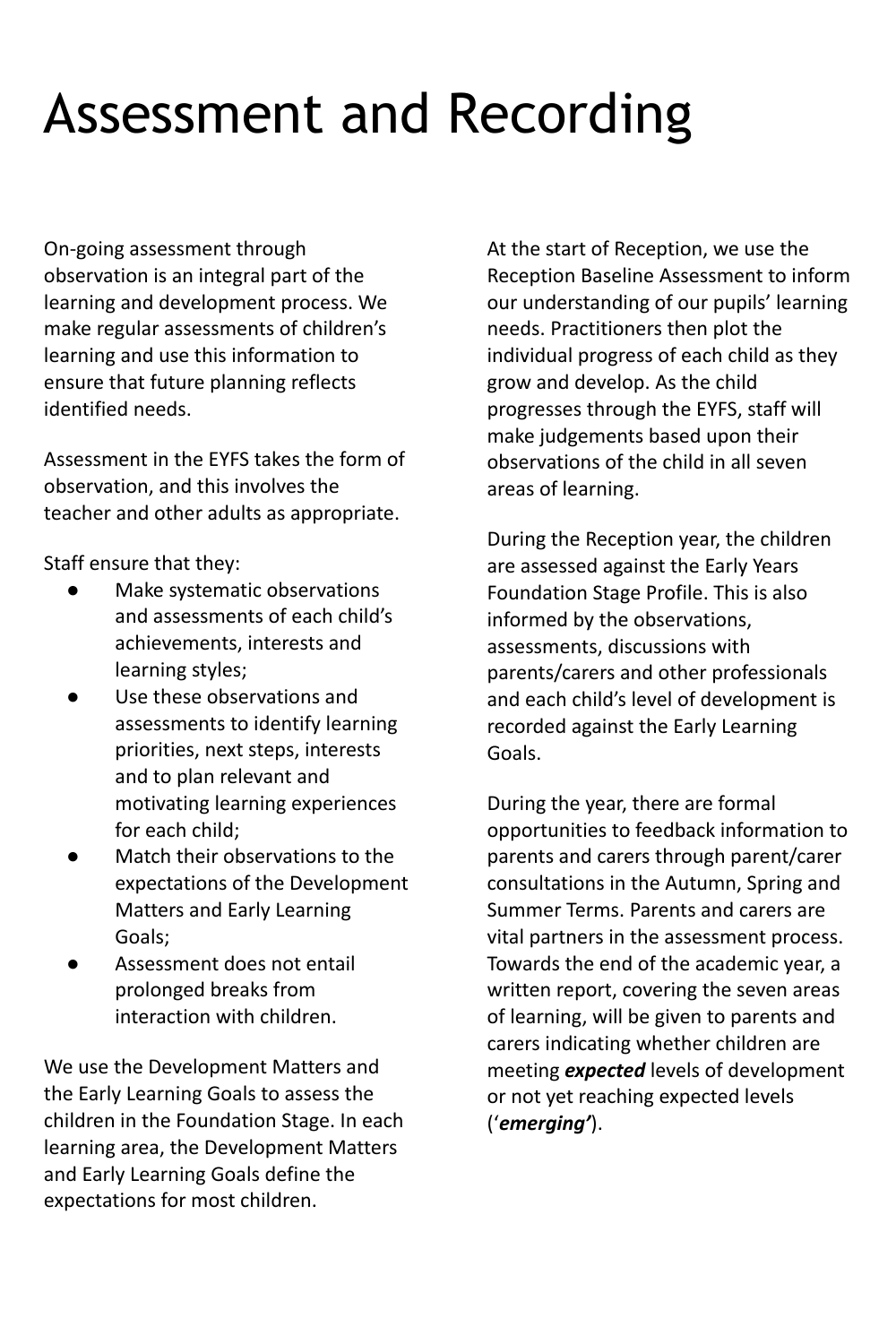# Transition Across the EYFS

At **New Wave Federation**, we value the importance of our pupil's wellbeing and confidence when entering a new year group and class. We understand that this could be a challenging and apprehensive time for pupils and that this can subsequently affect their wellbeing and academic achievement. Therefore, we aim to ensure that pupils feel safe, secure and settled in their new environment by effectively implementing a transition plan across the Early Years Foundation Stage. There are many strategies taken to aid effective transition including parental involvement, environment planning and plenty of opportunities for new teachers and pupils to meet in a familiar context.

### *Pupils entering Two Year Olds & Nursery*

- Regular, short blocks of time with their key person.
- Home Visits will be conducted in July/September before the children start.
- Staggered entry in September.
- A more personalised plan for some children if required.

### *Nursery to Reception Transition*

We start the transition within our school in the spring term by arranging visits in small groups and encouraging increased interaction between Reception and Nursery during curriculum events. We also run a Gruffalo's Picnic welcome event in the summer term for all new parents and carers and offer a home visit to every child.

#### *Reception to Year 1 Transition*

Reception practitioners prepare children for more formal learning and the introduction of the National Curriculum in Year 1. They do this by:

- Encouraging independence in self-care and learning.
- Offering an increasingly structured timetable as the Reception year progresses.

The transition from the EYFS to Key Stage 1 is made as smooth as possible by:

- Starting Read, Write, Inc. in the EYFS and continuing in Key Stage 1;
- Sharing individual EYFS Profiles with Year 1 teachers;
- Reception and Year 1 teachers meeting to discuss each child's stage of development and learning needs, to assist with the planning of activities and ease transition into Year 1;
- Reception children being introduced to Year 1 teachers during assemblies, playtime and other whole school activities during the school year;
- Children visiting their new class and teachers during 'Moving Up Days' in July.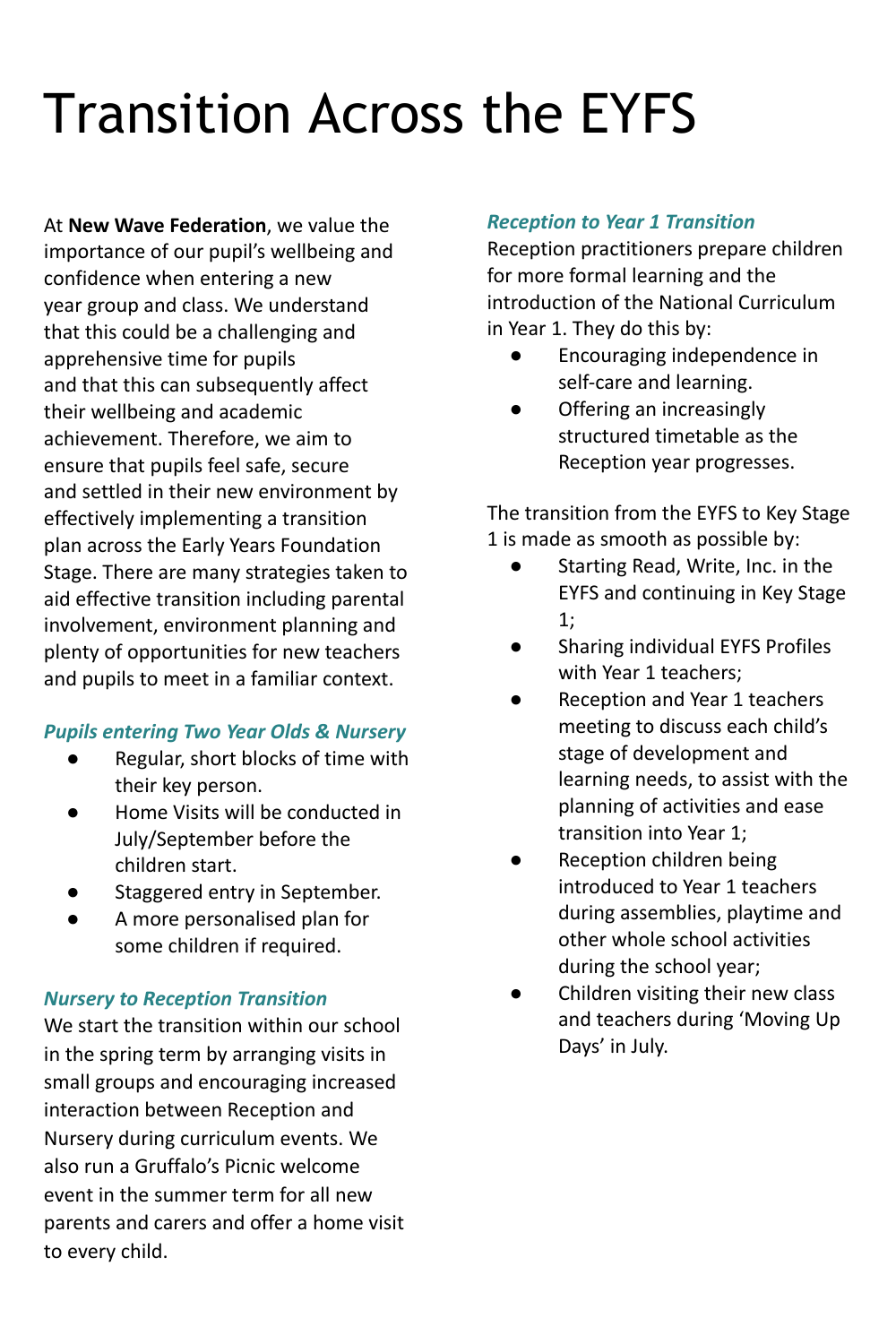# Welfare Arrangements

*'Children learn best when they are healthy, safe and secure, when their individual needs are met, and when they have positive relationships with the adults caring for them.'* (3.1 statutory Framework for EYFS 2021)

At **New Wave Federation** we recognise our responsibility for promoting the welfare of our youngest children:

- All adults with access to our children will receive the appropriate level of DBS checking and as part of the induction process, will have discussed and signed a school code of conduct;
- All staff employed by **New Wave Federation** receive a thorough induction training to help them understand their roles, responsibilities and key information about how things work in the school;
- All staff employed by **New Wave Federation** will undertake regular Child Protection training and are expected to follow the school guidance in following up a cause for concern;
- Staffing will be organised to ensure the safety of the children and to ensure staff/child ratios are always followed;
- 2YOP: 1:4
- Nursery: 1:13
- Reception: 1:15
- First aid will only be administered by trained personnel. Procedures are in place to inform parents/carers of accidents involving their child;
- Procedures are in place to ensure security of children and the safe release of children into the care of individuals named by the parent/carer;
- As a healthy school, there is a focus on emotional well-being, healthy eating and physical activity. Good health will be promoted and appropriate action will be taken when children are ill;
- Routines are in place to support children's growing understanding of personal hygiene;
- Children's behaviour is managed effectively through the use of a whole school behaviour system, which is adapted to the stage and development of individual needs;
- Risk assessments will be undertaken and reviewed regularly;
- Indoor and outdoor premises, furniture and equipment will be regularly checked and repaired, washed etc. as required;
- Records, policies and procedures required for the safe efficient management of the setting will be maintained;
- Policy documents will be available for parents and carers.